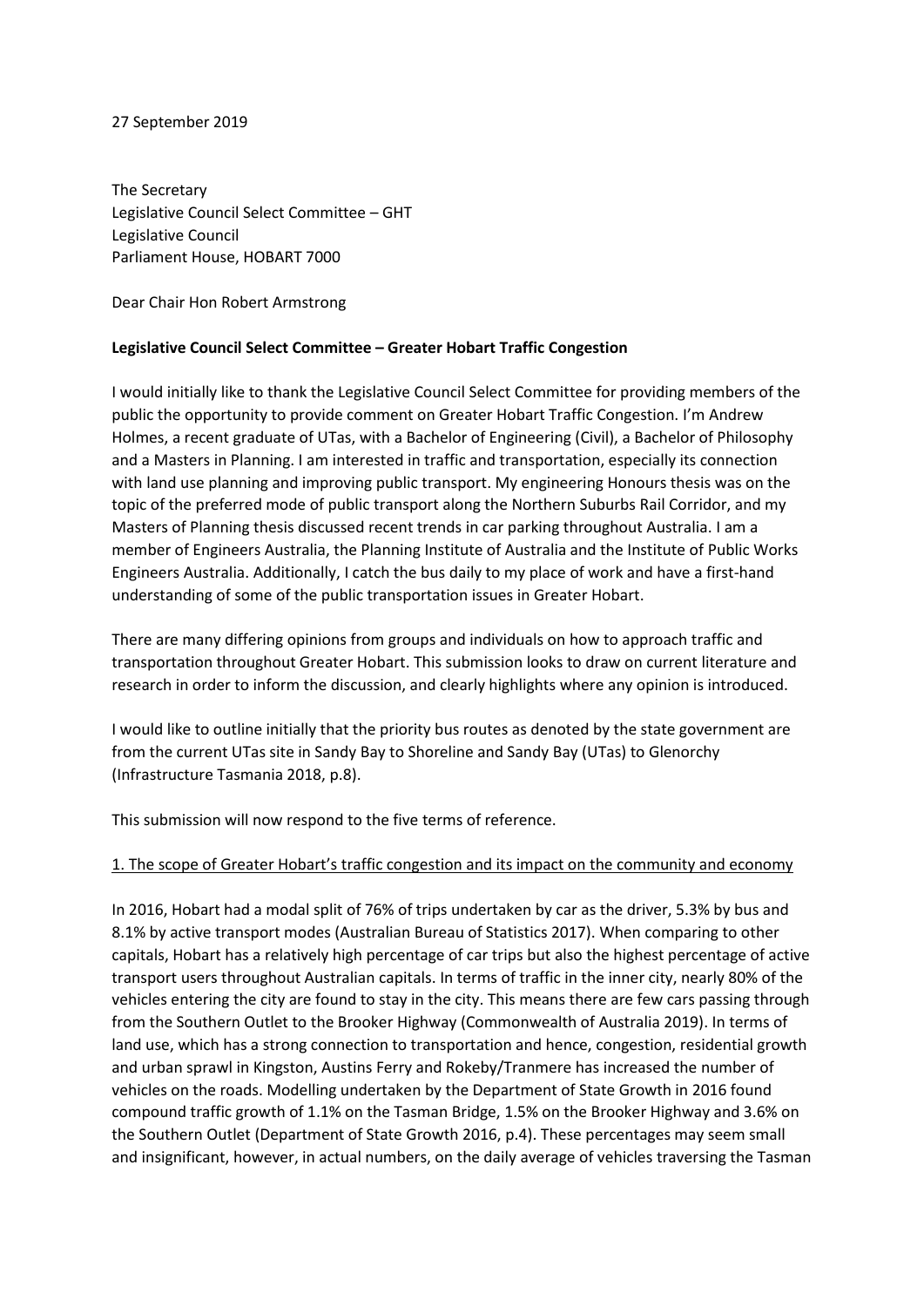Bridge for example, will increase by 700 cars this year. This is significant as the Tasman Bridge is already approaching capacity (Department of State Growth 2016, p.4).

Traffic congestion has a large impact on both Greater Hobart's community and economy. I am personally impacted by Greater Hobart's increasing traffic congestion. Traffic congestion significantly impacts my daily bus travel, causing delays to Metro's bus service. As a result of this, I believe congestion directly impacts on the operation of Metro economically as the delays and inconsistencies in the service make bus travel unappealing which limits patronage growth. Research has shown this is a known reason which challenges people and provides a barrier to use Metro's services (Lyth, Sharman & Cleland 2018, p.21).

Road users, including motor vehicles, buses and trucks also experience economic impacts of increasing congestion. Time delays in Greater Hobart are 32% higher in peak times when compared to non-peak times (Salmon 2017). These time delays can be evaluated into a dollar value. The costs of congestion Australia wide are projected to be \$27-37 billion by 2030 (BITRE 2019). In Hobart, it is projected to increase from \$0.09 billion to \$0.12-0.16 billion by 2030 (BITRE 2019, p.24).

At a community level, growing congestion has been found to cause social impacts including heightened anger and stress (Hennessy & Wiesenthal 1999). Congestion also brings increased health issues as drivers and passengers sit in their cars for longer. It has been identified that people who live in outer suburbs have a higher likelihood of obesity than compared to living within in inner city. There are suggestions that this may be attributed to increased sitting in vehicles (Sugiyama 2012, p.6). Longer driving time as a result of congestion has been associated with higher odds for smoking, insufficient physical activity, short sleep, obesity, and worse physical and mental health (Ding et al, 2014).

Increasing car use and congestion presents significant environmental impacts for the residents of Greater Hobart. One reason congestion in Hobart has a higher impact on average than other Australian cities is that Hobart is known to have the oldest cars in the country at an average age of 12.3 years (Burgess 2018). This means that the average car in Hobart was manufactured well before current, stricter emission standards. These emissions have direct impact on active transport participants as walkers and cyclists are breathing in a higher concentration of emissions. However, more of a concern is the impact of emissions on school children at inner city schools. In London, pollution has been found to stunt lung capacity by 5% (BBC 2018). Recent studies have found "exposure to air pollutants can increase the risk of a child developing asthma and the number and severity of asthma attacks, affect their learning abilities, as well as a child's heart, brain and nervous system development" (HEAL 2019, p.2). Schools where this may be of concern in Greater Hobart would be for example, St Michael's Collegiate, Montrose Bay High School, Bowen Road and Albuera Street Primary Schools where they are close to arterial traffic routes.

Congestion can cause many impacts, socially, economically and environmentally. Although there is limited research completed within Greater Hobart, it is logical that the impacts and findings found elsewhere can be transferred to the Hobart context.

## 2. Causes of congestion, including physical and topographical barriers

There are many reasons congestion in Hobart has increased, however a few will be discussed below.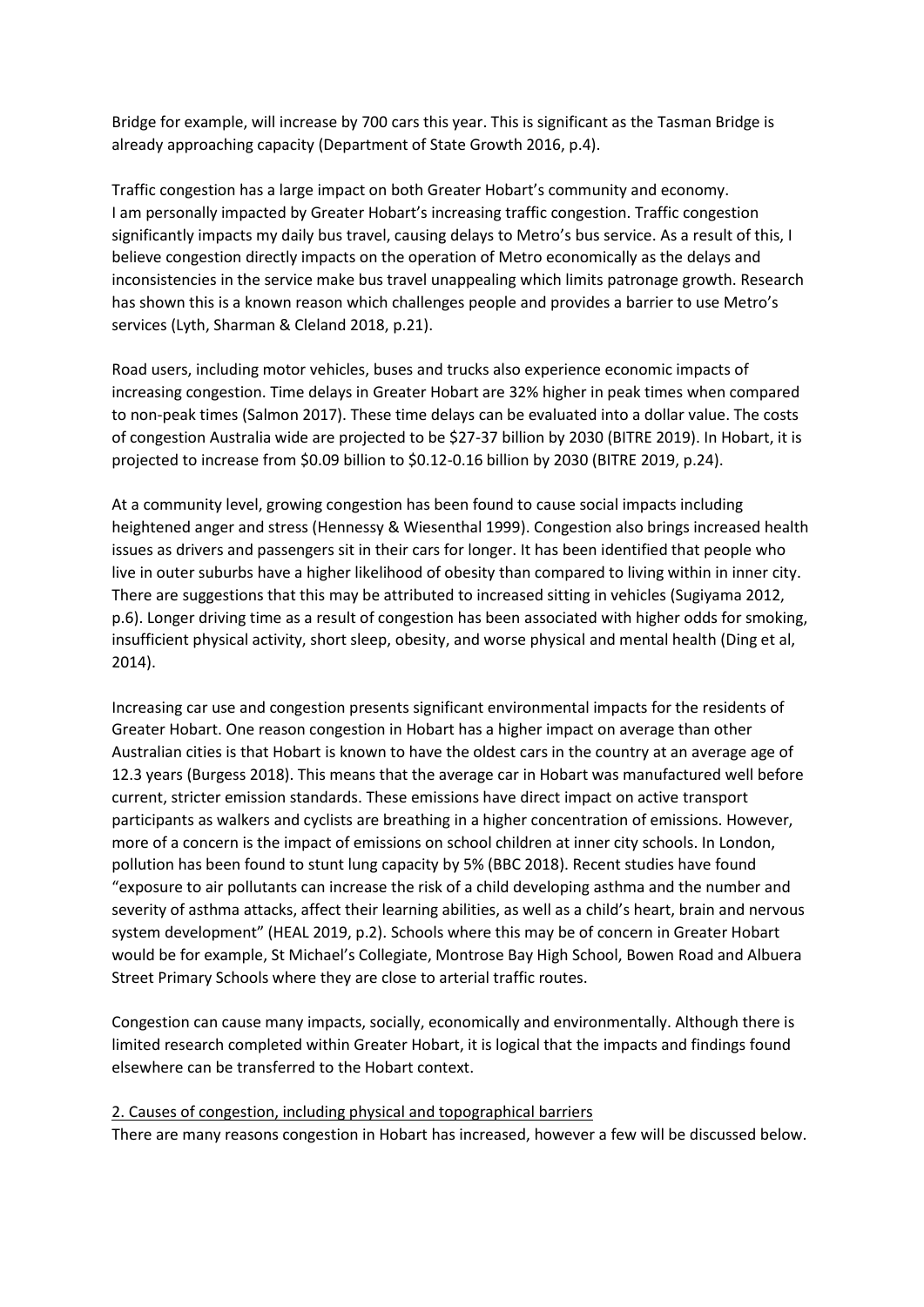It is my belief that there is a correlation between the First Home Owners Grant and increased congestion. The government pay first home owners \$20,000 towards the construction or purchase of a recently constructed home. The majority of these homes are located within the outer suburbs where land is both available and cheap. However there has not been a job shift towards these urban fringe locations nor a mode shift towards public transport and as a result, this has increased the number of new home owners travelling into the city. Effectively the State Government are paying \$20,000 to first home owners to increase congestion.

Another cause of congestion in the continual focus by the State Government to upgrade, widen or construct new road infrastructure as a way to reduce congestion. Recent projects include the Brooker Highway interchange, the Hobart Airport roundabout upgrade and the upcoming Rokeby Bypass. It is well known that constructing more roads and lanes induces more traffic to drive on these roads (Litman, 2019). More lanes means that in the short term it is easier to drive which encourages people to move to the outer suburbs as the travel time has decreased. However, as more people move to the outer suburbs, traffic increases and the travel time lengthens as we start the whole process again. However induced demand works with other infrastructure too. Constructing protected bike lanes, safe footpaths and crossings, as well as bus priority measures will increase the usability and efficiency of these services and as a result will increase the number of uses on these networks. This has been shown in Greater Hobart with a 'significant increase in southern adult patronage' following the 2017 Metro's Hobart Network Review (Parliament of Tasmania 2017, p.2).

## 3. Strategic planning processes between Commonwealth, State and Local governments

It is well known in State Government literature that both land use and transportation are intertwined. However, this remains decoupled in Southern Tasmania. Currently, Southern Tasmania is bound by the Southern Tasmanian Regional Land Use Strategy (Southern Tasmanian Councils Authority 2018) and the Southern Integrated Transport Plan (Department of Infrastructure, Energy and Resources 2010), which do not relate particularly very well. It is recommended that these plans are revisited as they are approaching ten years old and there has been significant changes to both land use and transportation in Greater Hobart in that time. If an update does occur and both plans are combined, it is recommended that the new strategy/plan is based on the South Australia Integrated Land Use and Transport Plan (Government of South Australia 2013). This plan understands the relationship between transportation and land use and recommends future transportation upgrades/new infrastructure based on future housing density and infill targets. One example of this is the statement "These [tram] networks will contribute to improved liveability and vibrancy along these corridors, as well as providing a catalyst for increasing residential density and mixed use developments." (Government of South Australia 2013, p.48).

There is also uncertainty regarding the ownership of bus infrastructure and who pays for this. It is required that bus infrastructure meets Disability Discrimination Act requirements (Australian Human Rights Commission 2010). All bus stops constructed post 2002 are to be built to current accessible standards. Further all buses are required to be wheelchair accessible by 2022 (Department of Infrastructure and Regional Development 2015, p.105) Metro are currently in a replacement program for their buses to meet this standard. However, it is unclear as to who funds the upgrade of bus stops to meet these accessible standards.

Finally, I believe there is a lack of strategic transport planning in Greater Hobart. An overarching transport strategy would provide certainty to developers of infill development that their new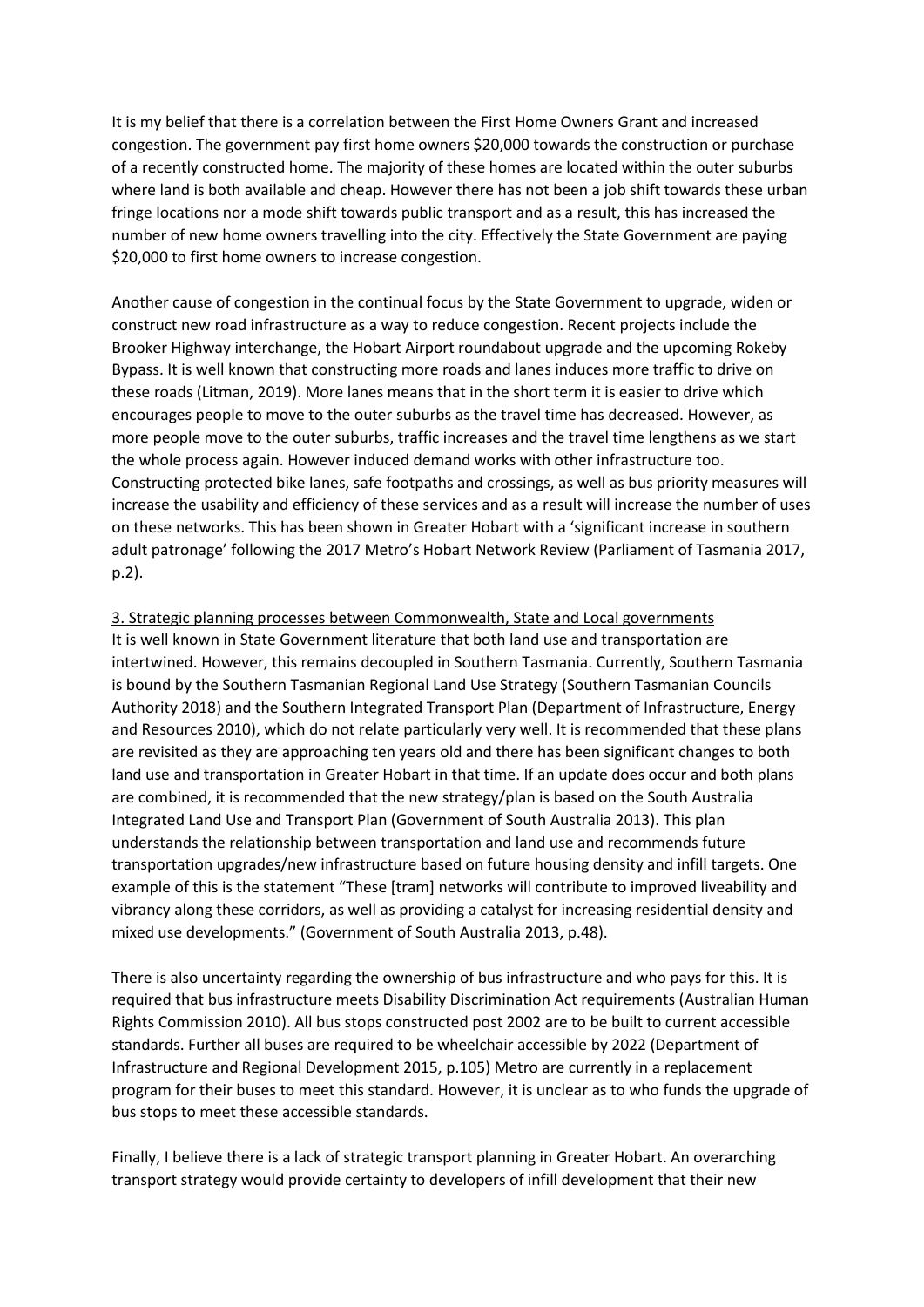developments would be serviced by either light rail or a bus network. There is clear evidence that providing certainty by announcing funding and/or even a completion date for future public transport networks can increase land values along the corridor. LUTI consulting undertook an hedonic price analysis of house prices along rail corridors in Sydney and found a notable jump in property prices within 800m of the South East Light Rail line. These prices increased when the state government announced the shortlist of options and then again increased on the project announcement in 2012 (LUTI Consulting 2017, p.28-29). This is not immune to Sydney. A 30% price increase was found on when analysing property prices in the 20 years following the initial planning of the Gold Coast Light rail line (1996-2016) (Burke 2017). State governments can use this knowledge and purchase land surrounding future light rail stations. Governments can then sell this land back to developers following the construction of the light rail network and this can partially pay for the construction of the line. This is called value capture and its use in facilitating transport goals is growing Australia wide. This occurs in Perth, Western Australia through their government agencies LandCorp and METRONET. Claremont station is a prime example of this, whereby land nearby the Claremont train station, surrounding the Claremont Oval was sold to developers. These developments nearby train stations are called Transit Oriented Developments and bring vast benefits, including reducing car ownership, increasing health outcomes for its residents and increase infill density (Holmes 2019). Greater Hobart should look to Perth as a case study and consider implementing some of their strategic land use and transport solutions.

#### 4. Future initiatives to address traffic congestion in the Greater Hobart area

There are many different solutions which could assist Greater Hobart in managing its traffic congestion. However, any solution should **not** consider the expansion or upgrade of road infrastructure due to the large initial expenditure, significant ongoing maintenance cost and poor cost benefit ratios (especially when considering the environmental impacts of increased road use). As discussed, increasing road capacity increases car use. Increasing road capacity will never solve a congestion problem, only delay it. Not building or widening new roads will also benefit many other factors throughout Hobart, including the urban heat effect (increased temperatures from hard and dark surfaces), amenity issues and further disconnecting neighbourhoods.

Instead, and a much cheaper solution, would be to implement traffic demand management principles to better use the existing infrastructure within Greater Hobart. This includes denoting bus lanes for all priority routes throughout Greater Hobart and installing bus priority measures including traffic lights which allow for buses to travel first. These are required for buses entering and exiting the bus mall. These should be installed at the bus mall in the first instance, as in my personal experience, the bus mall is at capacity in peak times and buses are banking up which again slows down the network. This program should be later expanded across the city to improve bus network efficiency. Improving the efficiency of the bus network to be faster and more efficient than sitting in a car is much more effective at creating a mode shift than providing free bus travel (Funnell 2019). Although bus lanes may displace some car users, these projects should be sold as an efficiency project not as an anti-car project.

A light rail line on the existing rail corridor from Hobart to Claremont will provide significant benefits to Greater Hobart. It is my belief that light rail in Hobart is misunderstood as solely a transportation project and should be considered a land use and transportation project, and consider the principles of GHD's *Glenorchy to Hobart Public Transport Corridor Study* report (GHD 2016). Many government reports exist which have undertaken detailed costing of the rail line. It was projected in 2013 that the cost to construct a light rail service between Hobart and Glenorchy line is under \$100 million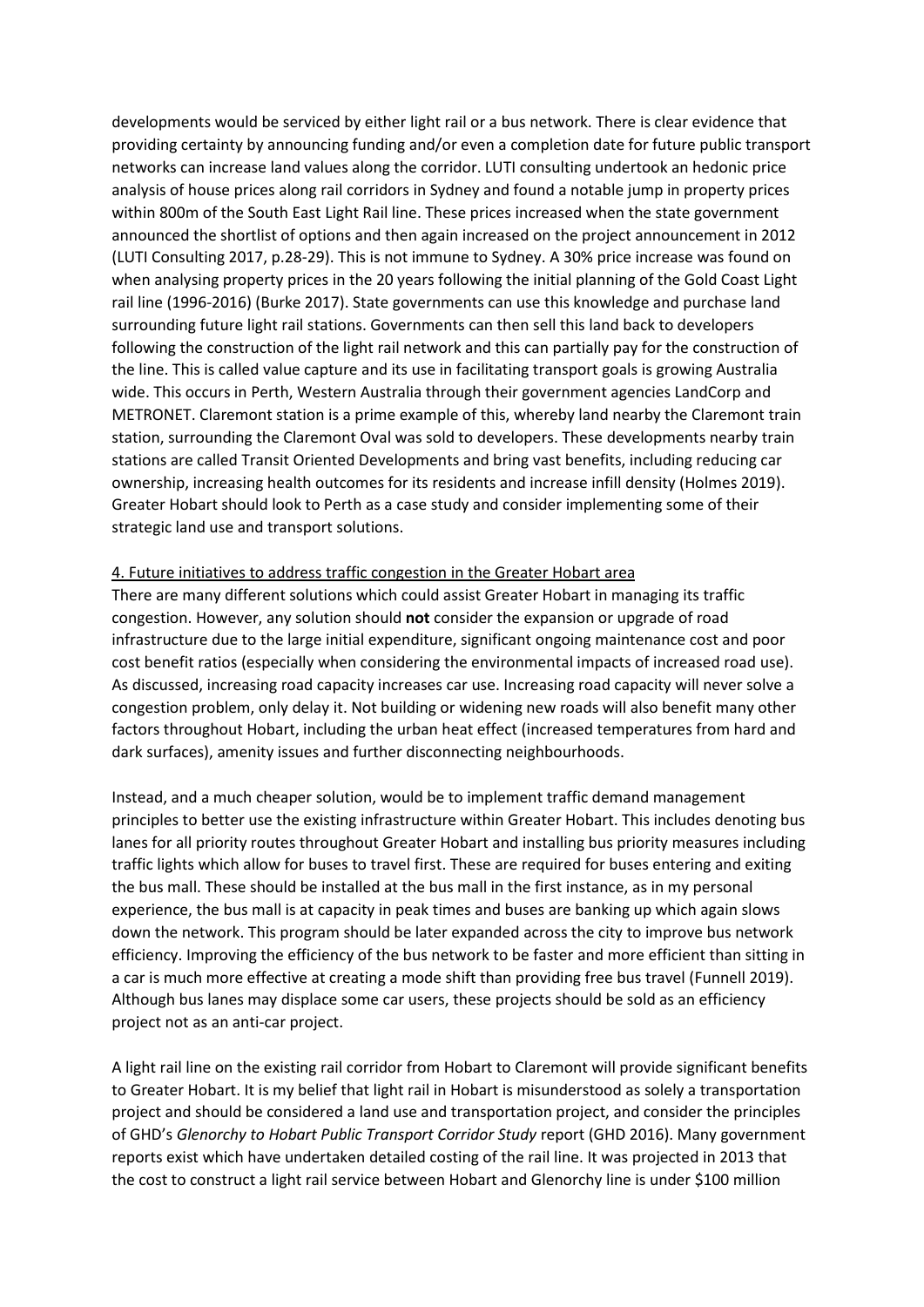(AUD2013) and annual operation costs under \$3 million (ACIL-Tasman 2013, p.vii). Whilst I believe it would cost double or triple that, governments should not fear the cost of recently constructed light rail networks in Sydney and the Gold Coast, as a significant portion of their costs are spend on service relocation and disruption to the inner city. There would be minimal service relocation required if using the current rail corridor. Further, purported concerns arise where some argue that the light rail line is not near housing for some of its journey (around the Domain). This actually bring benefits to the network as there are no stops, so there will be no delays along that segment of the journey. It will effectively be an express service from New Town to the Hobart CBD. A light rail line will refocus the city from continuing urban sprawl and focusing on its outer edges, to promoting infill development. Value capture can be used for station precincts. The first home owner grant could be reassigned for apartment/townhouse living within 800m of this corridor to promote inner city living. People living around these corridors will make better use of existing assets including sports grounds, shops, road transportation infrastructure etc. And most importantly, it will attempt to slow the growth of the urban fringe, which in turn will reduce motor vehicle growth rates on the city bound highways, slowing down predicted congestion for these roads.

Finally, it is recommended reducing the car parking provisions within the new planning scheme will assist in minimising car use throughout Greater Hobart. Currently the Statewide planning provisions require developers to provide a certain amount of car parks based on their land use and the size of the development. However, parking provisions, which are a significant driver of car use (cars need to park somewhere at the end of the journey), are seldom reviewed to determine whether they are suitable for the development or have accommodated, or will accommodate, future transport goals/strategies. Similar to road widening, the dependence on car use has been argued to be circular; more people living on the fringe have resulted in cities providing car parking to make their urban spaces accessible by these people (Shoup 2005). As the urban fringe grew rapidly, cities including Hobart, countered by oversupplying car parking, promoting the use of the car and reinforcing that cities could be easily accessible by car. Free parking was provided by cities to encourage visitation which induced the use of the car. This further encouraged the growth of cars, hence, more parking was provided and the cycle continued.

This cycle must be arrested. In order to do this, cities are changing the parking provisions within the planning schemes to be the maximum number of car parking spaces required, instead of the minimum number required (Moreland City Council 2019). This has been found to promote development as the cost of constructing a multistorey car park is up to \$60,000 per space excluding ongoing maintenance costs and land costs (MRCagney 2018, p.31). This means developers in these areas are beginning to spend money on improving the outcomes and finishes of their buildings, instead of spending a significant portion of their budgets on storing vehicles. By reducing the number of vehicles which can be stored through the reduction of car parking spaces, this will have a notable long-term impact on increasing public transport mode share and hence, slowing the growth rate of congestion.

There are many different methods to reduce traffic congestion. This submission discusses in detail three methods. Further research undertaken by the author of this submission regarding both car parking in Hobart and the future mode use of the Northern Suburbs Rail Corridor can be provided as an appendix to this submission on request. In summary, the recommended actions from this submission are to:

• Implement bus priority measures and bus lanes on priority bus routes in the short term.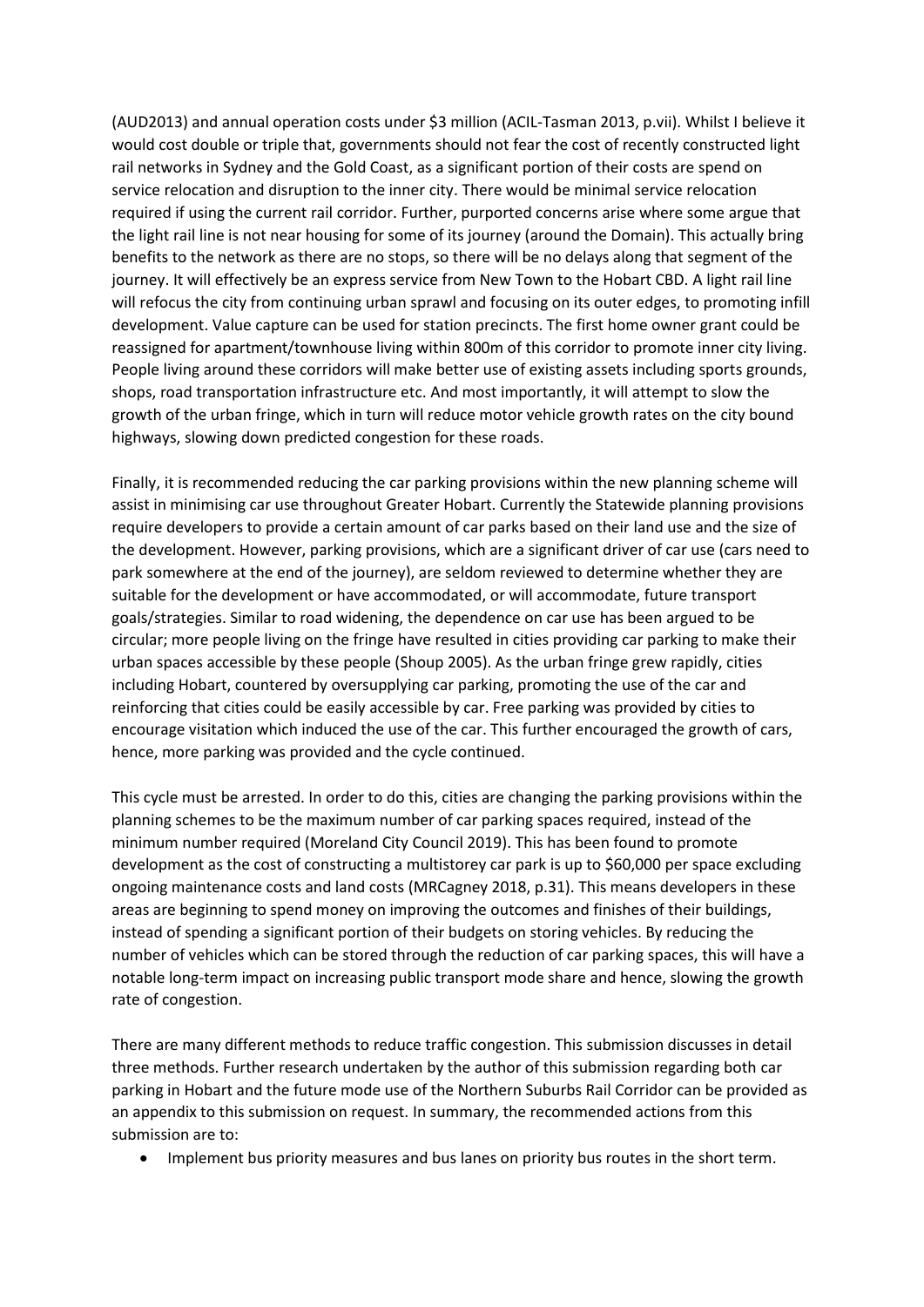- Consider the reintroduction of light rail/trams in Hobart along the Northern Suburbs Rail Corridor as initially a driver for land use change as well as an efficient, frequent and uninterrupted public transport mode.
- Review and change car parking provisions within the new Statewide planning scheme to be maximum limits as opposed to the current minimum limits as to not burden developers into building an oversupply of car parking and providing more infrastructure for cars.

# 5. Any other matters incidental thereto

Urban sprawl is a real problem in cities including Hobart today. Land on the urban fringe is cheap as developers are only considering the bare minimum requirements for public open space, providing minimum road widths and next to no public art. This is presenting a real problem as there are no services for these new residents, and as a result, these residents are locked into car dependency. Further, urban sprawl has a significant cost implication to Councils and service providers. New developments mean there is a duplication and extension of road networks, power networks, NBN, stormwater, sewerage infrastructure, garbage collection etc. These services all require maintenance and hence, it will be up to future generations to continue to fix these assets when they reach end of life. It costs approximately \$80,000 to install the infrastructure to service one greenfield lot compared to \$26,000 to service infill development (AUD2012) (Department of Infrastructure Energy and Resources 2012, p.15). Further, an increase of density as prescribed by current land use planning for Greater Hobart (Southern Tasmanian Councils Authority 2018), as well as the current city deal (Commonwealth of Australia 2019) and facilitated by the recommendations of a State Government commissioned report are aiming for 50% infill, 50% greenfield development by 2030 (Department of Infrastructure Energy and Resources 2014). Light rail can be used as a driver for increasing infill development, as discussed in the GHD report. It is found that light rail can be a driver for 'unlocking new sites for redevelopment eliminating transport constraints, extending labour market catchment areas, and increasing land and property values' (Knowles and Ferbrache 2016).

Through my research undertaken on car parking in Australia, I have found a suite of literature which discusses the role of on street car parking within CBD's internationally. There are a number of reports from London (Tyler et al, 2012) and New York (New York City Department of Transportation (2013) which have found large volumes of parking supply was do not necessarily result in a greater commercial success, and that 'shopkeepers consistently overestimate the share of their customers coming in by car' (Tyler et al. 2012, p.5). Further, following pedestrianisation or improvement to the streetscape, similar to the program of streetscape upgrade the City of Hobart are currently undertaking, it is found that following an initial small dip in retail spending in the year following the works, these businesses experience greater returns when compared to nearby retail not adjacent the works (New York City Department of Transportation 2013). There is currently an oversupply of car parking within the centre of Hobart. Reducing on street car parking to introduce green spaces, bike lanes and wider footpaths will not reduce retail trade over the medium and longer term and will make these places for people and not vehicles. This is not a scary proposition and has been done in many cities worldwide. This does have a direct correlation to congestion, by removing the number of cars in the city, and encouraging mode shift to public transport, the city will become a better place to be, with improved health, social, environmental and economic outcomes.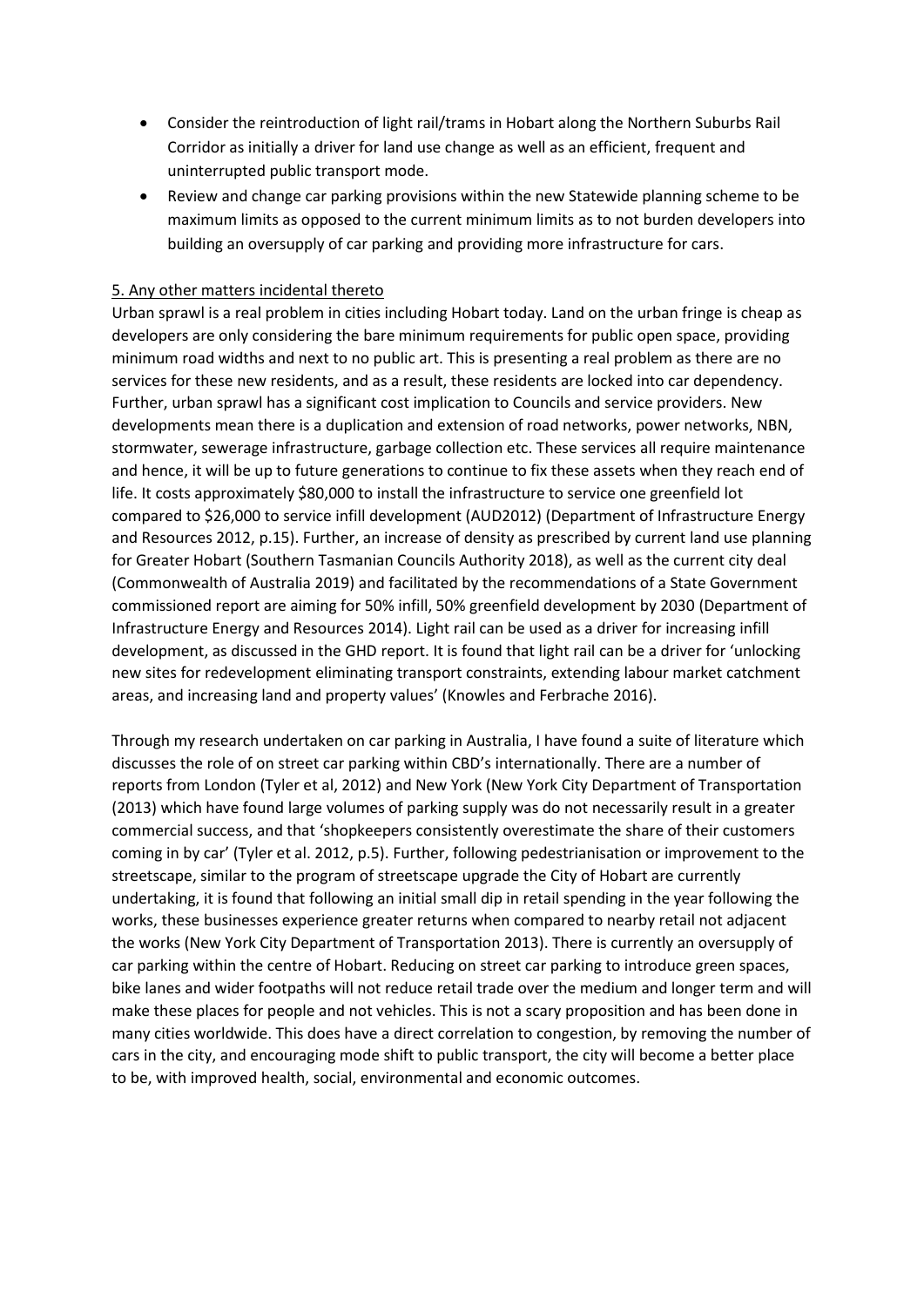Thanks again for providing the public with an opportunity to provide submissions on traffic congestion in Greater Hobart. I look forward to reading other submissions and wish the committee all the best in collating and reporting on this growing problem in Greater Hobart.

Thank you,

Andrew Holmes MPlan, BPhil, BEng, GradIEAust, PIA (Assoc), MIPWEA Email: [andrew@suggee.com.au](mailto:andrew@suggee.com.au)

## References

ACIL-Tasman. (2013), 'Stage 1 Light Rail Business Case – Hobart to Glenorchy', available at: https://www.stategrowth.tas.gov.au/ data/assets/pdf\_file/0006/88629/The\_Light\_Rail\_Business Case - Hobart to Glenorchy 2013.pdf

Australian Bureau of Statistics (2017), 'More than two in three drive to work, Census reveals', accessed at:

[https://www.abs.gov.au/AUSSTATS/abs@.nsf/mediareleasesbyReleaseDate/7DD5DC715B608612CA](https://www.abs.gov.au/AUSSTATS/abs@.nsf/mediareleasesbyReleaseDate/7DD5DC715B608612CA2581BF001F8404?OpenDocument) [2581BF001F8404?OpenDocument](https://www.abs.gov.au/AUSSTATS/abs@.nsf/mediareleasesbyReleaseDate/7DD5DC715B608612CA2581BF001F8404?OpenDocument)

Australian Human Rights Commission. (2010), Australian Human Rights Commission accessible bus stops guidelines', available at: [https://www.humanrights.gov.au/our-work/disability](https://www.humanrights.gov.au/our-work/disability-rights/australian-human-rights-commission-accessible-bus-stops-guidelines)[rights/australian-human-rights-commission-accessible-bus-stops-guidelines](https://www.humanrights.gov.au/our-work/disability-rights/australian-human-rights-commission-accessible-bus-stops-guidelines)

BBC. (2018), Pollution linked to 'stunted lung capacity' in London school children', available at: <https://www.bbc.com/news/uk-england-london-46191556>

Bureau of Infrastructure, Transport and Regional Economics (BITRE). (2019), Traffic and congestion cost trends for Australian capital cities', accessed at: [https://www.bitre.gov.au/publications/2015/files/is\\_074.pdf](https://www.bitre.gov.au/publications/2015/files/is_074.pdf)

Burgess, G. (2018), 'Tasmania remains home to Australia's oldest cars; lack of supply hampers electric vehicle use', accessed at: [https://www.abc.net.au/news/2018-08-02/tasmanians-driving](https://www.abc.net.au/news/2018-08-02/tasmanians-driving-oldest-cars-in-the-nation/10055930)[oldest-cars-in-the-nation/10055930](https://www.abc.net.au/news/2018-08-02/tasmanians-driving-oldest-cars-in-the-nation/10055930)

Burke, M. (2017), Why Gold Coast light rail was worth it (it's about more than patronage)', available at: [https://theconversation.com/why-gold-coast-light-rail-was-worth-it-its-about-more-than](https://theconversation.com/why-gold-coast-light-rail-was-worth-it-its-about-more-than-patronage-78190)[patronage-78190](https://theconversation.com/why-gold-coast-light-rail-was-worth-it-its-about-more-than-patronage-78190)

Commonwealth of Australia (2019), 'Hobart City Deal', accessed at: [https://citydeals.infrastructure.gov.au/sites/default/files/2019-03/Hobart%20City%20Deal%20-](https://citydeals.infrastructure.gov.au/sites/default/files/2019-03/Hobart%20City%20Deal%20-%20web%20%28accessible%29_0.pdf) [%20web%20%28accessible%29\\_0.pdf](https://citydeals.infrastructure.gov.au/sites/default/files/2019-03/Hobart%20City%20Deal%20-%20web%20%28accessible%29_0.pdf)

Department of Infrastructure and Regional Development. (2015), Review of the Disability Standards for Accessible Public Transport 2002, available at:

[https://www.transportinfrastructurecouncil.gov.au/publications/files/Review\\_of\\_Disability\\_Standar](https://www.transportinfrastructurecouncil.gov.au/publications/files/Review_of_Disability_Standards_for_Accessible_Public_Transport.pdf) ds for Accessible Public Transport.pdf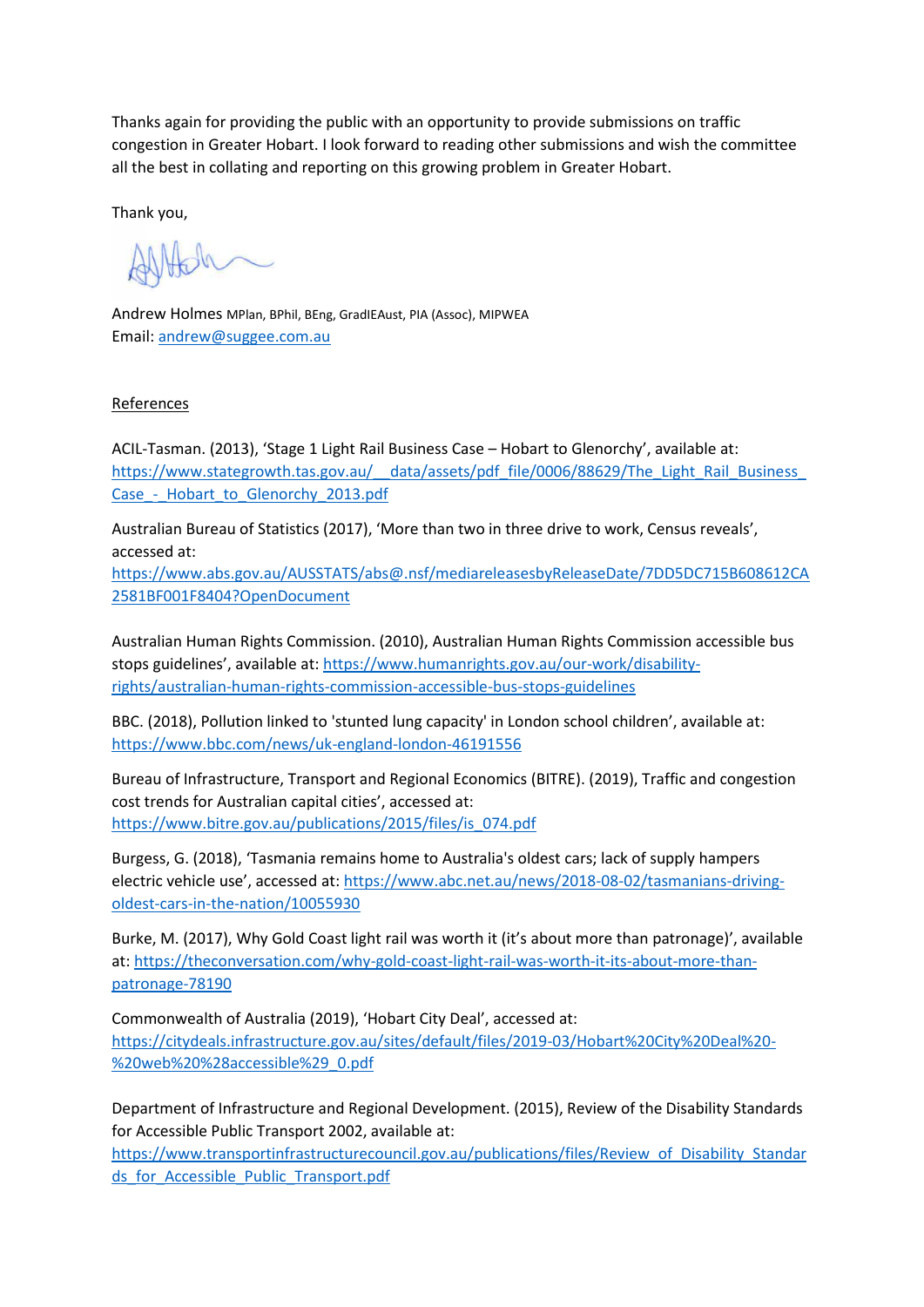Department of Infrastructure, Energy and Resources (2010), 'Southern Integrated Transport Plan 2010', available at:

https://www.transport.tas.gov.au/\_\_data/assets/pdf\_file/0004/112468/DIER\_Southern\_Integrated [Transport\\_Plan\\_2010.pdf](https://www.transport.tas.gov.au/__data/assets/pdf_file/0004/112468/DIER_Southern_Integrated_Transport_Plan_2010.pdf)

Department of Infrastructure, Energy and Resources. (2012), 'Glenorchy to Hobart CBD Transit Corridor Transit Corridor Assessment Report – Stage one', available at: [https://www.stategrowth.tas.gov.au/\\_\\_data/assets/pdf\\_file/0009/88803/Land\\_Use\\_Planning.pdf](https://www.stategrowth.tas.gov.au/__data/assets/pdf_file/0009/88803/Land_Use_Planning.pdf)

Department of Infrastructure, Energy and Resources. (2014), 'Infill development within Greater Hobart Stage 2 report', available at:

[https://www.stategrowth.tas.gov.au/\\_\\_data/assets/pdf\\_file/0010/88777/Infill\\_development\\_within](https://www.stategrowth.tas.gov.au/__data/assets/pdf_file/0010/88777/Infill_development_within_Greater_Hobart_Stage_2_Final_Report.pdf) [\\_Greater\\_Hobart\\_Stage\\_2\\_Final\\_Report.pdf](https://www.stategrowth.tas.gov.au/__data/assets/pdf_file/0010/88777/Infill_development_within_Greater_Hobart_Stage_2_Final_Report.pdf)

Department of State Growth (2016), 'Hobart Congestion Traffic Analysis 2016', accessed at: [https://www.transport.tas.gov.au/\\_\\_data/assets/pdf\\_file/0011/132986/Hobart\\_Traffic\\_Congestion](https://www.transport.tas.gov.au/__data/assets/pdf_file/0011/132986/Hobart_Traffic_Congestion_-_Traffic_Analysis.pdf) - Traffic Analysis.pdf

Ding D, Gebel K, Phongsavan P, Bauman AE, Merom D. Driving: a road to unhealthy lifestyles and poor health outcomes. PLoS One. 2014;9(6):e94602. Published 2014 Jun 9. Doi:10.1371/journal.pone.0094602

Funnell, A. (2019), 'Free public transport is an attractive idea. But would it solve our traffic woes?', available at[: https://www.abc.net.au/news/2019-03-18/free-public-transport-do-promises-stack](https://www.abc.net.au/news/2019-03-18/free-public-transport-do-promises-stack-up/10893288)[up/10893288](https://www.abc.net.au/news/2019-03-18/free-public-transport-do-promises-stack-up/10893288)

GHD. (2019), 'Glenorchy to Hobart Public Transport Corridor Study', available at: [https://www.gcc.tas.gov.au/-](https://www.gcc.tas.gov.au/-/media/867EA47EE93746868133CC7521EBDCC9.pdf?la=en&hash=8AA684D772A290701388A51E791FA132D175FD06)

[/media/867EA47EE93746868133CC7521EBDCC9.pdf?la=en&hash=8AA684D772A290701388A51E79](https://www.gcc.tas.gov.au/-/media/867EA47EE93746868133CC7521EBDCC9.pdf?la=en&hash=8AA684D772A290701388A51E791FA132D175FD06) [1FA132D175FD06](https://www.gcc.tas.gov.au/-/media/867EA47EE93746868133CC7521EBDCC9.pdf?la=en&hash=8AA684D772A290701388A51E791FA132D175FD06)

Government of South Australia. (2013). 'The integrated transport and land use plan', available at: https://www.dpti.sa.gov.au/\_data/assets/pdf\_file/0019/117433/The\_Integrated\_Transport\_and\_L [and\\_Use\\_Plan.pdf](https://www.dpti.sa.gov.au/__data/assets/pdf_file/0019/117433/The_Integrated_Transport_and_Land_Use_Plan.pdf)

Health and Environment Alliance (HEAL). (2019), 'London – Healthy air, healthier children', available at: [https://www.env-health.org/wp-content/uploads/2019/06/Healthy-air-children\\_London.pdf](https://www.env-health.org/wp-content/uploads/2019/06/Healthy-air-children_London.pdf)

Hennessy D, and Wiesethal D. (1999), Traffic congestion, Driver Stress and Driver Aggression, Journal of Aggressive Behaviour, volume 25, p.409–423, available at

[https://www.researchgate.net/profile/Dwight\\_Hennessy/publication/229863510\\_Traffic\\_congestio](https://www.researchgate.net/profile/Dwight_Hennessy/publication/229863510_Traffic_congestion_driver_Stress_and_driver_aggression/links/5ad34582a6fdcc29357eddf5/Traffic-congestion-driver-Stress-and-driver-aggression.pdf) [n\\_driver\\_Stress\\_and\\_driver\\_aggression/links/5ad34582a6fdcc29357eddf5/Traffic-congestion](https://www.researchgate.net/profile/Dwight_Hennessy/publication/229863510_Traffic_congestion_driver_Stress_and_driver_aggression/links/5ad34582a6fdcc29357eddf5/Traffic-congestion-driver-Stress-and-driver-aggression.pdf)[driver-Stress-and-driver-aggression.pdf](https://www.researchgate.net/profile/Dwight_Hennessy/publication/229863510_Traffic_congestion_driver_Stress_and_driver_aggression/links/5ad34582a6fdcc29357eddf5/Traffic-congestion-driver-Stress-and-driver-aggression.pdf)

Holmes, A. (2019), 'An Australian Car Parking Compendium', UTas, Sandy Bay, PDF Version.

Infrastructure Tasmania. (2018), 'Hobart Transport Vision', Tasmanian Government, accessed at: [https://www.stategrowth.tas.gov.au/\\_\\_data/assets/pdf\\_file/0011/166079/Hobart\\_Transport\\_Vision](https://www.stategrowth.tas.gov.au/__data/assets/pdf_file/0011/166079/Hobart_Transport_Vision_small_20180117.pdf) [\\_small\\_20180117.pdf](https://www.stategrowth.tas.gov.au/__data/assets/pdf_file/0011/166079/Hobart_Transport_Vision_small_20180117.pdf)

Knowles, R.D. & Ferbrache, F. (2016). Evaluation of wider economic impacts of light rail investment on cities, Journal of Transport Geography, 54(5), 430-439.